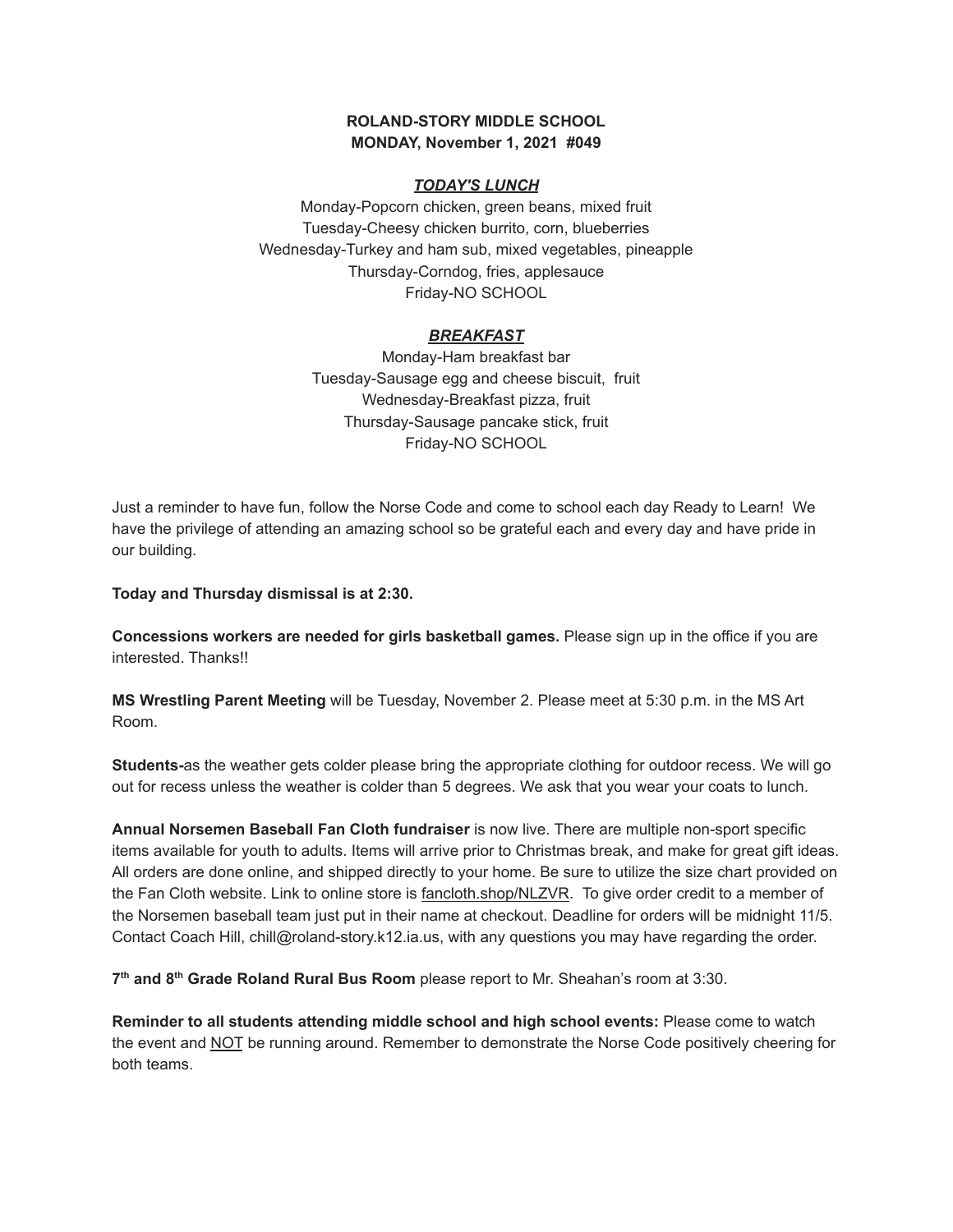### **RSMS to offer "Skip the Trip" Iowa DOT instruction permit knowledge tests**

Do you have a student who is ready to take the operator knowledge test to get an Iowa instruction permit to drive? RSMS is now offering the test right here at school as part of the Iowa Department of Transportation's "Skip the Trip" program. In partnering with the Iowa DOT, RSMS can save families time, cost, and the hassle of making a trip to a driver's license service center for testing. Students will be able to take the web-based test in a more familiar environment that works to reduce test anxiety and increase success rates. Tests are overseen by trained school staff to assure the integrity of test results. To be eligible to take the remote knowledge test, your student must be age 14 or older and not currently hold an Iowa instruction permit. Students that have turned 14 prior to the testing date must sign up in the office and have permission given from their parent by either email or phone. Students will have the opportunity to test on the second Tuesday of each month. "Skip the Trip" allows students to take their initial test at school as the first step in getting your student to be a confident driver. Once a student has successfully passed the test, the student will receive an email verifying a successful test. The student brings a copy of the email to the driver's license service center along with the other required documentation that will prove their identity to be issued their instruction permit. Service center staff will verify passing test result emails with Iowa DOT records. Visit [www.iowadot.gov/mvd/realid/success.asp](http://www.iowadot.gov/mvd/realid/success.asp) to determine what documentation to bring with you to receive your student's permit. To prepare for a successful knowledge test, students should study the Iowa Driver's Manual and online practice test, both available at: <https://iowadot.gov/mvd/driverslicense/manuals-and-practice-tests>.

#### **Quote of the Week:**

"I would rather attempt to do something great with my life and fail than attempt to do nothing with my life and succeed." Pastor Rick Warren

# **R-S MS PRACTICE / SHUTTLE SCHEDULE GIRLS BASKETBALL and WRESTLING NOVEMBER 1 - 5 SHUTTLE @ 5:45 P.M.**

#### **MONDAY, NOVEMBER 1 -- 2:30 Dismissal**

Wrestling Shuttle @ 4:15 Girls BB Shuttle @ 4:45 Girls Basketball 2:40 - 4:30 Wrestling 2:30 - 4:00

### **TUESDAY, NOVEMBER 2**

Girls Basketball 3:40 - 5:30 Wrestling 3:30 - 5:30 Wrestling Parent Meeting 5:30 - 6:00 -- MS Art Room

WEDNESDAY, NOVEMBER 3

Girls Basketball 3:40 - 5:30